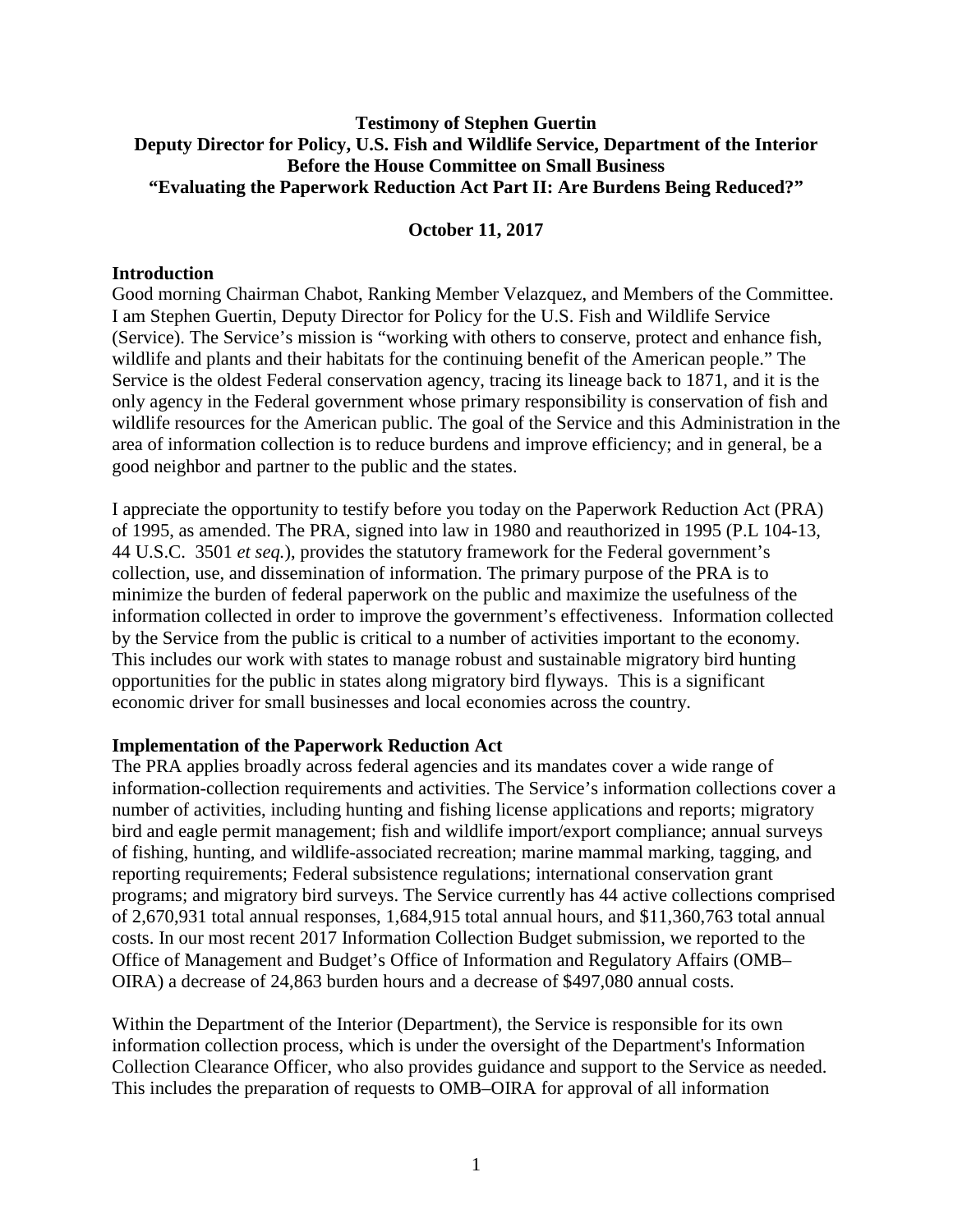collections. The PRA and Service's Information Collection Clearance Program ensure that the requirements the Service places on the public (e.g., individuals, private sector, and state/local/tribal governments) are justified and controlled. It is a priority of the Service to ensure all information collected from the public adheres to the requirements of the PRA, OMB-OIRA regulations and guidance, and other applicable laws.

The Service's various program areas work closely with our Information Collection Clearance Officer (ICCO) to determine if an information collection requires clearance from OMB–OIRA. If required, the responsible program works with the ICCO to obtain OMB–OIRA's approval and clearance prior to information collection. The ICCO reviews all draft PRA submissions to ensure the burden placed on the public is reasonable and that the Service considered all comments and suggestions from the public. The Department's Information Collection Lead reviews and approves all Service submissions under the PRA before formally submitting the packages to OMB–OIRA. The Service does not make exceptions to legal requirements of the PRA, recognizing that that authority rests solely with OMB–OIRA.

Public participation in the information collection process is important to the Service. As required by the PRA, the Service seeks public comment before requesting or requiring information from the public. For each collection, we publish two separate notices in the *Federal Register*. The first notice opens a 60-day comment period through which the public sends comments to the Service ICCO. The ICCO works with the relevant Service programs to incorporate and address the comments in the final information collection package. Prior to transmitting the information collection to OMB–OIRA, we publish a second notice to give the public a 30-day opportunity to provide comments on the information collection directly to OMB–OIRA, with a copy to the Service ICCO. In addition to the above public comment periods, the Service conducts targeted outreach to individuals to ensure that we are reducing the impact to the public to the greatest extent practicable. Through this targeted outreach, the Service seeks to solicit comments from a sample pool of respondents reflective of potential respondents to the information collection.

It is essential for the Service to understand and solicit feedback on both the time and cost burdens placed on small businesses. If an information collection affects small businesses, the Service ICCO works to ensure the targeted outreach process includes a representative sampling from small businesses. We document the results of this targeted outreach in the final information collection package and note whether we adjusted the collection based on feedback received through this targeted outreach. Adjustments to the packages may include adjusting burden estimates as appropriate; consolidating similar information collection instruments to streamline compliance; and automating processes to reduce burden time on respondents whenever possible.

#### **Balancing Information Collection Needs with Public Burden**

The Service strives to limit the information and paperwork requirements we place on the public, balancing our data and information needs with the burdens associated with those needs. One such example is the collection of harvest information from migratory bird hunters, which enables us to develop sound, science-based hunting guidelines. Harvest surveys allow the Service to gather information on hunter participation, success rates, and target species. We use this, and other types of information, to inform our regulatory decisions so that regulations result in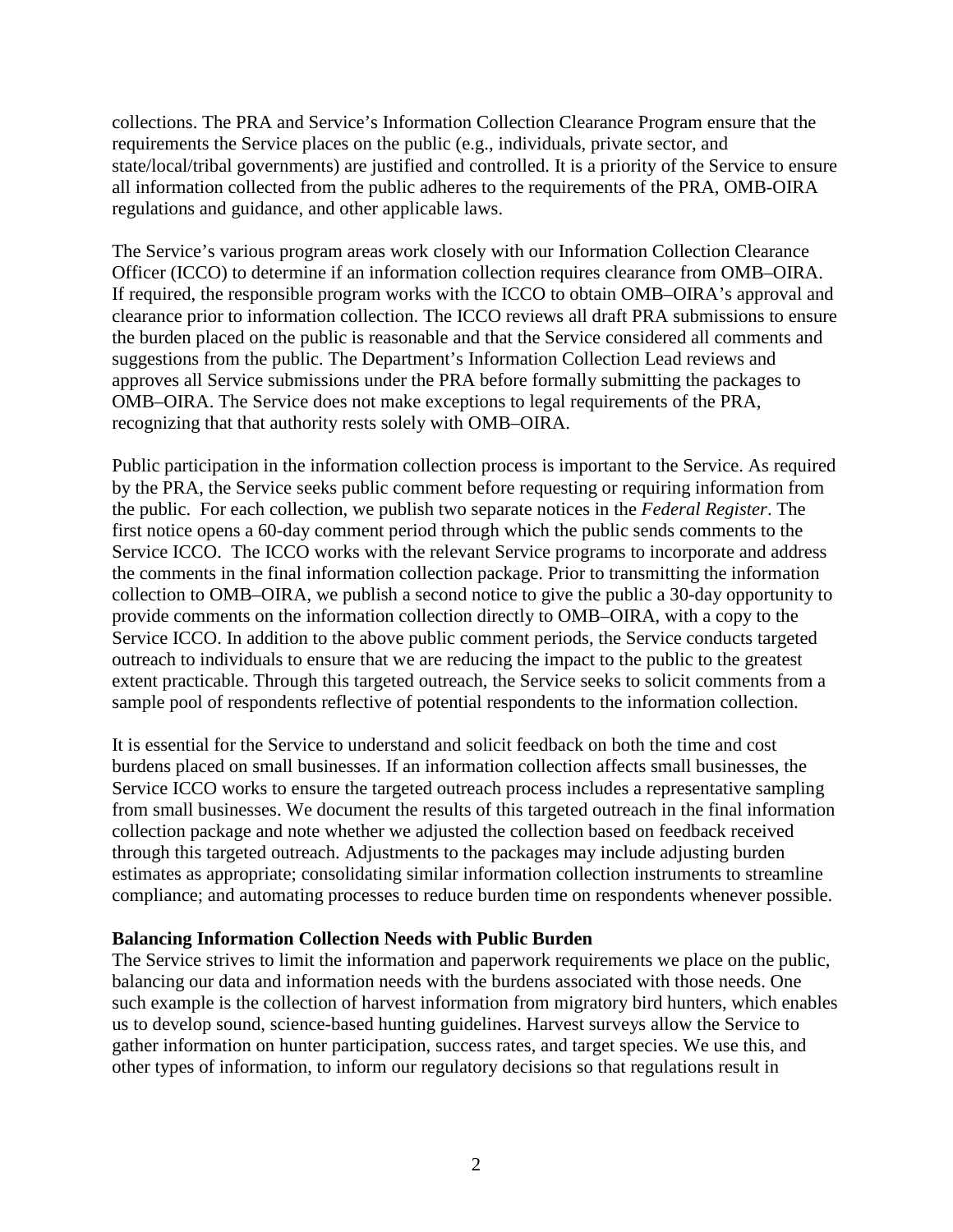sustainable hunting guidelines that ensure maximum hunting opportunities for the public each year.

An example of how we use information collected from the public is a recent change to hunting guidelines for black ducks. In 2017, the Service expanded the harvest of black ducks based on information from banding studies and the harvest survey program. Our science is well established, and we can demonstrate that populations remain healthy.

The Service places great priority on expanding public access to fish and wildlife resources while maintaining the sustainability of those resources so they can be accessed by the public in future years. We depend on information collected from the outdoor-recreation community in order to do so. The Service recognizes that hunting, fishing and other wildlife-based recreation is not only an important leisure pastime and a way for people to bring food to the table, but it is also a catalyst for economic activity, creating jobs supporting small businesses across the nation. Hunters, anglers, and wildlife watchers spent more than \$156 billion on wildlife-related recreation in 2016. This spending contributed to local economies throughout the country, which improved employment, raised economic output, and generated tax revenue.

## **Efforts to Improve PRA Compliance**

The Service is working to further reduce the burden of information collections on both the public and our agency's work. Beyond the standard PRA approval process, the Service also applies the Department's Programmatic Clearance for customer satisfaction surveys and the Department's "Fast Track" Clearance for collection of qualitative feedback. These two processes, when applicable, provide the Service with a streamlined approach to PRA compliance. For collection of customer satisfaction data, the Programmatic Clearance process significantly reduces the time to internally develop and obtain OMB approval to as few as 45 days, as compared to the six to nine months it typically takes the Department to develop a standard PRA package, issue notices and respond to any public comments, and submit to OMB-OIRA for approval under the standard PRA compliance process. The Fast Track process is designed for a wide range of information collections that focus on the awareness, understanding, attitudes, preferences, or experiences of customers or other stakeholders. Through this process, the Service may proceed with the collection in as soon as five days if OMB–OIRA does not respond with questions, concerns, or issues identified with the submission.

#### **Other Efforts to Reduce Public Burdens**

The Service and this Administration place great priority on being a good neighbor and improving government efficiency. We are taking actions outside of the scope of the PRA to further reduce burdens on the public and small businesses. The Service is working with the Department to implement Secretary's recent order on streamlining our review processes. One of its primary directives will reduce paperwork by setting standard page limits, consistent with Council on Environmental Quality guidance, for National Environmental Policy Act (NEPA) analyses. The Secretary's order will also ensure timely completion of environmental reviews by designating lead agencies for projects and setting reasonable timelines for analyses. Implementation of these directives will allow for a more transparent process and provide businesses and the public with more certainty.